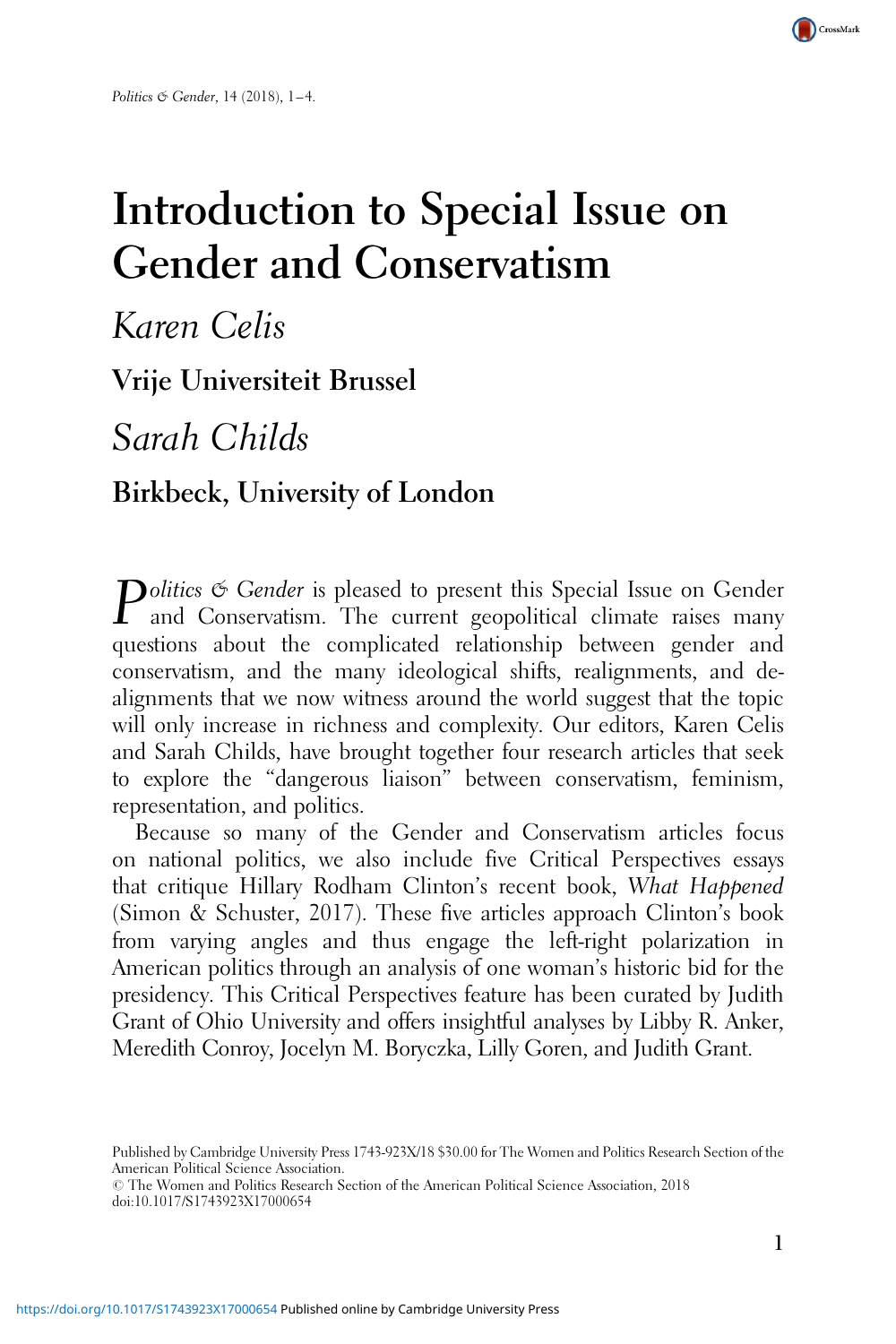As editors of this Special Issue, we note that many parts of the world are experiencing a "conservative moment." Improvements in women's status in society, rights, equal opportunities, and equality, gained over the last two generations in Western democracies, are frequently under rhetorical challenge and, in many instances, being reversed in practice. Conservative gender ideologies — adhered to by various rightist, extreme right, populist, and traditionalist religious political actors — foremost envision a private role for women, limiting their individual and collective access to the public sphere. Conservative actors frequently stress difference and complementarities between women and men rather than equality and privilege women's roles as wives and mothers. Such a reassertion of traditional gender roles seemingly goes hand in hand with state retrenchment and a neoliberalism regarded by most feminists as detrimental to the material situation of, and equal opportunities for, women. Feminists across the globe — activist and academic — are rightly concerned by these developments.

At the same time, conservative women seem to have increased their presence in politics, formal and informal, whether as elected representatives, political leaders, or organized participants in civil society. And conservative political parties and organizations actively participate in contemporary political and policy debate, not least in respect of women's rights and gender equality. Such developments are being noted in an emergent literature on conservatism, gender, and representation. Consciousness of a gendered political identity what some might classify as feminist — and a conservative political ideology are, evidently, not mutually exclusive "on the ground." In some instances, apparently nongendered conservative goals coincide with the gendered concerns of political actors; it might also be the case that such apparently nongendered conservative goals are — remarkably so for some feminists — seemingly compatible with feminist political goals. For critics, this results in a "dangerous liaison" between feminism, feminists, and conservative political actors, male and female. We contend that such a liaison, theoretical and empirical, requires greater considered attention from gender and politics scholars.

This Special Issue explores the intersections of conservatism, gender, and feminism in politics, meeting points that we consider to simultaneously consist of complementarities, conflicts, and contestation, as well as of mutual reconstitution. This undertaking is not about "adding in" conservatism to existing approaches to the study of gender and politics. Indeed, this Special Issue consciously queries a general and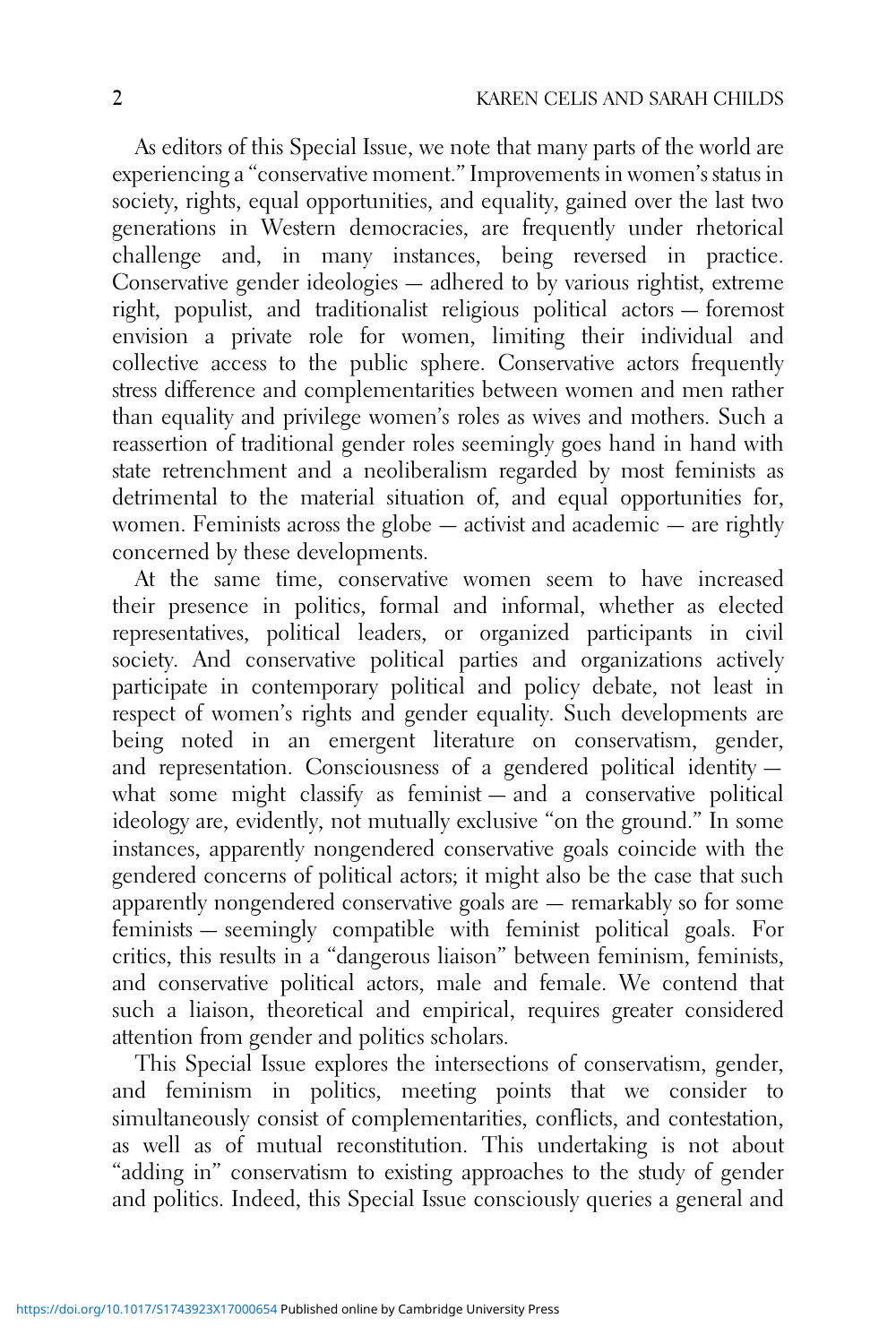a` priori rejection of conservatism and feminism as oppositional theories and practices. Rather, it pinpoints and explores the nature of current congruencies and conflicts between conservativism, gender, and feminism. Collectively, the articles investigate how conservatism and feminism meet in co-constitutive ways: how conservatism might redefine feminist goals, and how feminism might remodel conservative political thought and practice.

In "'Righting' Conventional Wisdom: Women and Right Parties in Established Democracies," Diana Z. O'Brien presents the first large-N, party-level study of women's descriptive and substantive representation. Although conservative parties appear to have caught up with left parties, right parties continue to lag behind with respect to women's presence in elected office and offer distinct issues in their party platforms. Left-right party ideology matters still. But variations in conservative party ideology matter, too. Attention to the specificities of the conservative parties is necessary to fully understand their role in representing women

This is confirmed by Rosie Campbell and Silvia Erzeel. In "Exploring Gender Differences in Support for Rightist Parties: The Role of Party and Gender Ideology," they show that parties of the left generally espouse more feminist ideologies than parties of the right, but also that there are a significant number of rightist parties that combine laissezfaire economic values with liberal feminist ideals. Using expert and election surveys, they show that parties of the populist radical right predominantly adopt traditional or antifeminist gender ideologies. However, rightist parties that adopt a feminist gender ideology are able to attract more women voters than other parties of the right.

In "Is There a Conservative Feminism? An Empirical Account," Ronnee Schreiber further explores the nexus between conservatism and feminism. Her article presents data from in-depth interviews with conservative women leaders in the United States about their self-identification as feminists. Her article asks whether conservative feminism has become a political movement since Sarah Palin identified herself as a feminist. On the whole, the female leaders interviewed did not identify as feminists, but conservative women are nonetheless found to be gender conscious political actors.

In "Conservatism and Women's Political Representation," Karen Celis and Sarah Childs develop a new conceptual framework for assessing the quality of women's substantive representation by conservatives. Informed by contemporary representation theory and a critical rereading of the